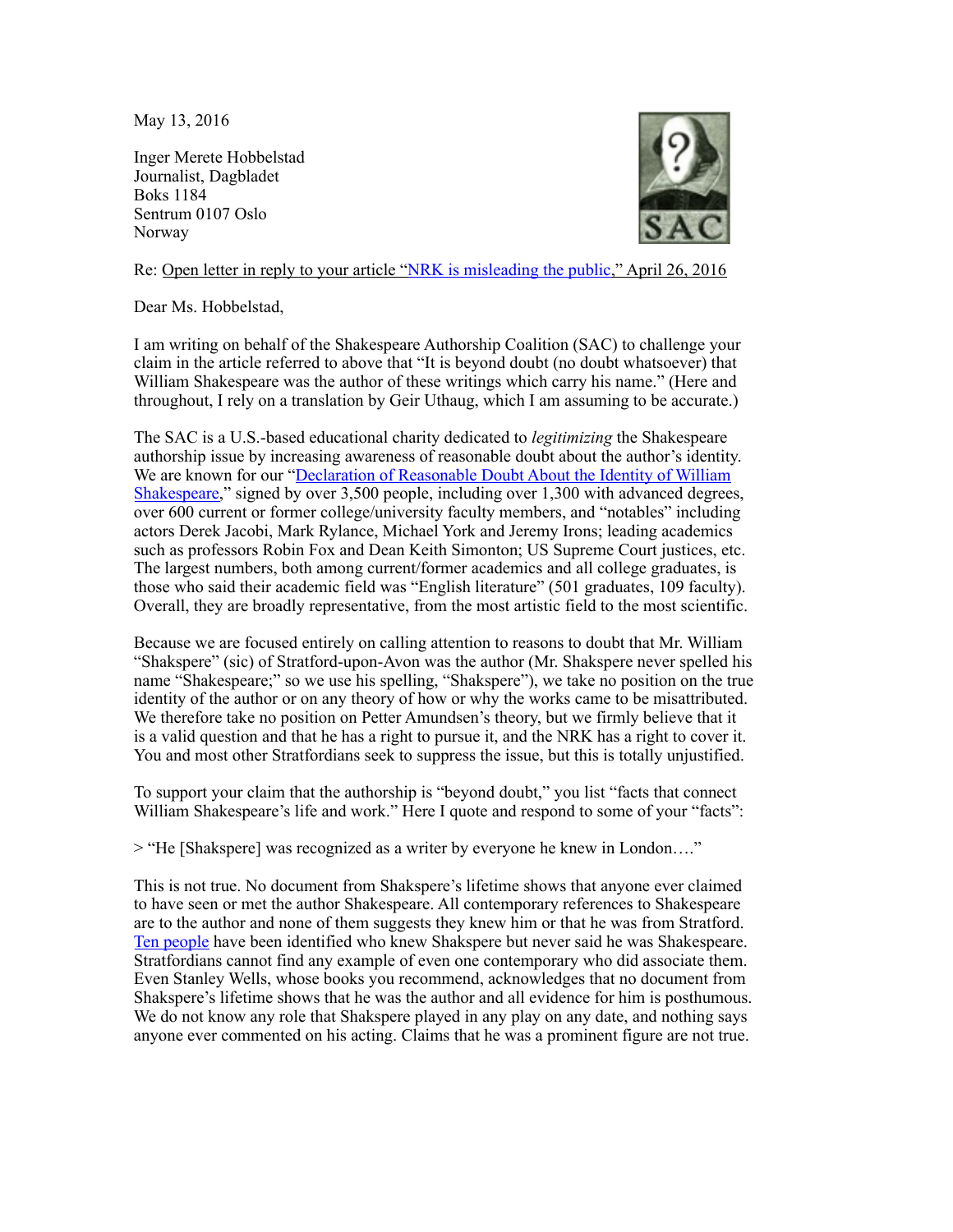> "What made his name famous … was the very popular poem *Venus and Adonis* (1593) … The poem was published by Richard Field who was also from Shakespeare's home town … and a friend of Shakespeare. So he knew the man who had written the poem he published."

The fact that Field printed *Venus and Adonis* does not prove that Mr. Shakspere necessarily wrote it. Richard Field and Mr. Shakspere may have known each other, but nothing shows they were "friends." Shakspere's father took Field's father to court. Field objected to Shakspere's acting company building a theatre at Blackfriars. Field abandoned his interest in Shakespeare's works soon after the publication of *Venus and Adonis*. These facts do not suggest they were on good terms. Field, the printer, may have registered *Venus and Adonis*, but the publisher was John Harrison, to whom the rights were conferred. Harrison published Shakespeare's *Lucrece* (1594). The decision to publish *Venus* was almost certainly Harrison's, not Field's. Shakspere didn't remember Field in his will, which was not so friendly of him. No record shows that Field thought his fellow townsman wrote *Venus*, or any other work in the canon.

> "After Shakespeare's break-through [with *Venus and Adonis*], many of the plays were published under his own name, which was relatively rare at this time."

This is very misleading. After the publication of *Venus & Adonis*, which made the name Shakespeare famous, five years passed before the poet was also identified as a playwright in *Palladis Tamia* (1598). During that time, five plays later identified as works of this popular poet were published anonymously. Then, the first time he was ever identified as a playwright, twelve plays that he had written were listed. It made no sense to publish the plays of this popular poet anonymously, unless he was a hidden author.

> "There are many dialect words in Shakespeare's works that originate from Warwickshire where Stratford-on-Avon is situated."

This is totally false. On the contrary, Warwickshire dialect words are under-represented in the canon. It has never been conclusively proven that a single Warwickshire dialect word is present in the canon. Doubters have decisively refuted this claim three times since 2011. For a recent, definitive refutation in a mainstream academic journal, see "[Shakespeare and Warwickshire Dialect,](http://www.fupress.net/index.php/bsfm-jems/article/view/18084)" by Rosalind Barber, in the *Journal of Early Modern Studies*, No. 4 (2015), 91-118. Dr. Barber concludes that "not a single claim that Shakespeare used Warwickshire, Midlands or Cotswold dialect can be upheld" (page 115). See, for example, Dr. Barber's analysis of "unwappered," which the OED claims is Cotswold dialect.

Note also that your own Stanley Wells, in The *Oxford Companion to Shakespeare* (Dobson & Wells), writes that "It is somewhat strange that Shakespeare did not... exploit his Warwickshire accent, since he was happy enough to represent, in phonetic spelling, the non-standard English of French and Welsh speakers, and the national dialects of Scotland and Ireland." Warwickshire dialect words are not found in the works. They make no use of its language, history, or geography, and Stratford is not mentioned.

 $>$  "The works show great familiarity with the treatment of leather, glove-making and sheep tending – Shakespeare's father's occupation, which William also learned while growing up."

These are isolated references that do not suggest special knowledge that wouldn't be widely available. A major point in James Shapiro's *Contested Wil*l is that writings at the time weren't autobiographical, so we should neither expect, nor look for, connections between the works and Shakspere's biography. He says this because he cannot connect them to Shakspere, but you reach for this connection anyway. It is quite a stretch, compared to other specialist knowledge. Here are examples from the Declaration:

"The works show extensive knowledge of law, philosophy, classical literature, ancient and modern history, mathematics, astronomy, art, music, medicine, horticulture, heraldry, military and naval terminology and tactics; etiquette and manners of the nobility; English, French and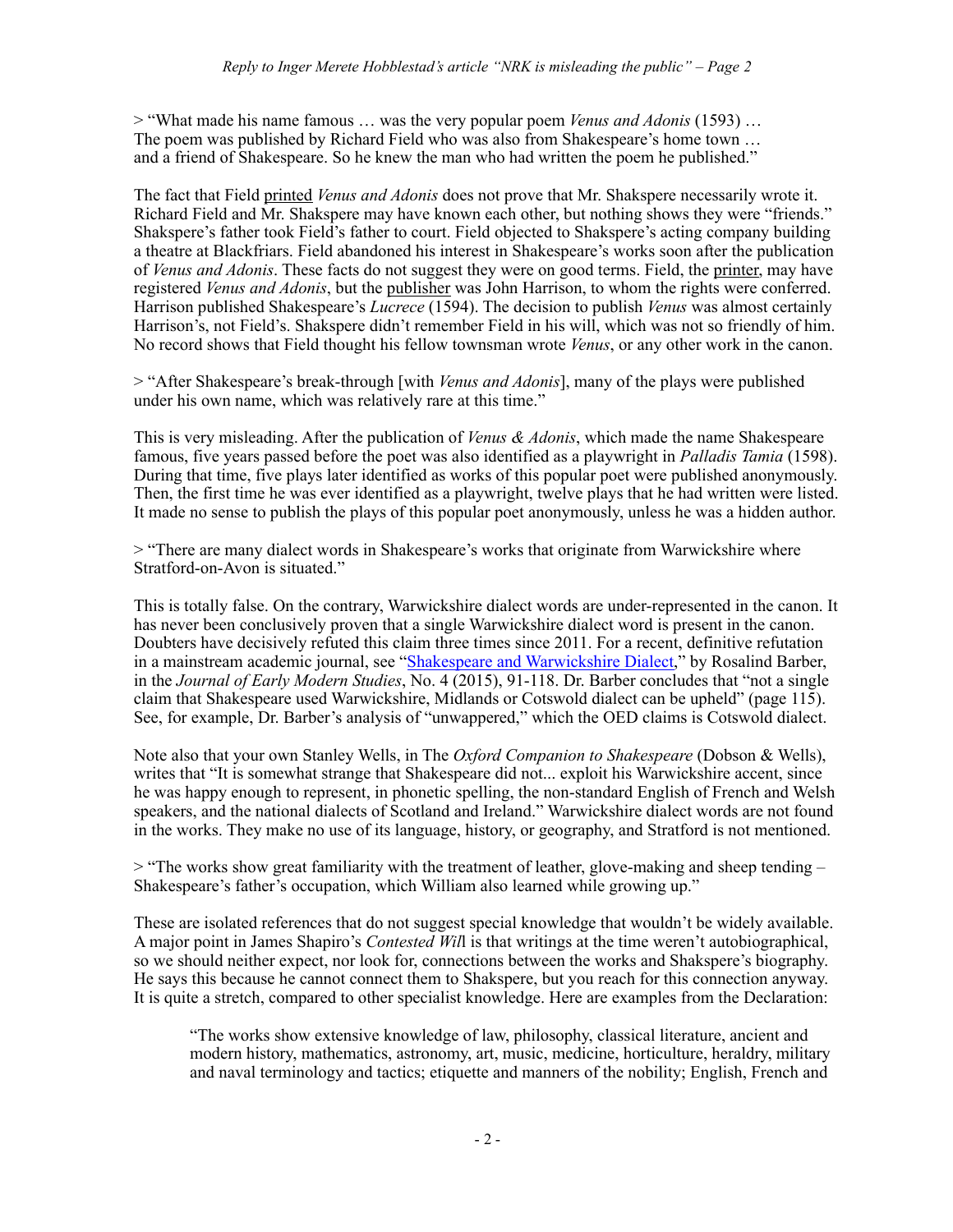Italian court life; Italy; and aristocratic pastimes such as falconry, equestrian sports and royal tennis. Nothing that we know about Mr. Shakspere accounts for this. Much of the knowledge displayed in the works was the exclusive province of the upper classes, yet no record places Mr. Shakspere among them for any length of time. The works are based on myriad ancient and modern sources, including works in French, Italian, Spanish, Latin and Greek not yet translated into English. How Shakspere acquired knowledge of these sources is a mystery."

> "That Shakespeare was uneducated is one of the accusations from conspiracy theoreticians…, But Shakespeare went to grammar school in Stratford-upon-Avon, where he was thoroughly schooled in major works from antiquity."

No document shows that Shakspere ever attended the Stratford grammar school. The records are lost. It is an unproven assumption that he attended, based on circular reasoning: "If he was the author, then surely he attended school; the local grammar school was the only option, so he must have gone there." But apart from this *assumption*, nothing shows that he ever attended any school, and judging from his six generally accepted signatures he barely learned how to sign his own name. Some grammar school! It is absurd to think that he learned everything in the works described above at a local grammar school. The school taught Latin; so how did he learn French, Italian, Spanish, Greek, art, music and medicine? How he managed to acquired such vast knowledge in all of these specialized fields is totally unknown.

> "Authors who were on the curriculum are clearly sources of inspiration for his own writings. Among other things the pupils would have read Ovid's *Metamorphoses,* which retell the myths Shakespeare makes use of in *Titus Andronicus* and *A Midsummer Night's Dream*.

It is an unproven and unlikely assumption that Ovid was in the Stratford grammar school curriculum. One grammar school, somewhere, is said to have owned a copy of Ovid's *Metamorphoses*. So what? It's unlikely that Ovid's often racy, erotic poetry would have been taught at a Tudor grammar school. A more likely explanation of how Ovid's *Metamorphoses* came to Shakespeare's attention is the fact that the leading alternative candidate was the nephew of their translator at the time he translated them. [Correction: the nephew and uncle lived in the same household at the time the latter translated Ovid.]

> "The university curriculum that other more highly educated authors used are not relevant to Shakespeare."

This is not true. Shakespeare clearly knew Ancient Greek, as even Stanley Wells now acknowledges, and the art of Rhetoric. These were not taught at that grammar school that nothing shows he attended. According to Professor Robin Fox of Rutgers University, author of the book [Shakespeare's Education,](http://www.amazon.com/shakespeares-education-schools-lawsuits-theater/dp/3933077303) "The works may not 'require' that the author received a university education, but they clearly suggest that he spent some time at Cambridge or at least had connections there." Also suggesting a Cambridge connection, the book *Polimanteia* (1995), written by Cambridge scholar William Clerke and published by the Cambridge University authorities, lists "Shakespeare" as an alumnus of Cambridge University, probably meaning the man behind the pseudonym, since nothing shows that Shakspere ever attended.

More relevant than whether he attended university is the fact that Shakespeare was steeped in the law. Legal language and metaphors permeate the works to such an extent that they must have been second nature to him. He almost certainly attended law school, but nobody thinks that Mr. Shakspere ever did.

> "The parts of the actors in his plays are specifically written for his company, Lord Chamberlain's men, and changed as the members of the company changed."

True; the author was someone who was familiar with the company. He need not have been a member. The leading alternative candidate was a man of the theater and could easily have known all the actors.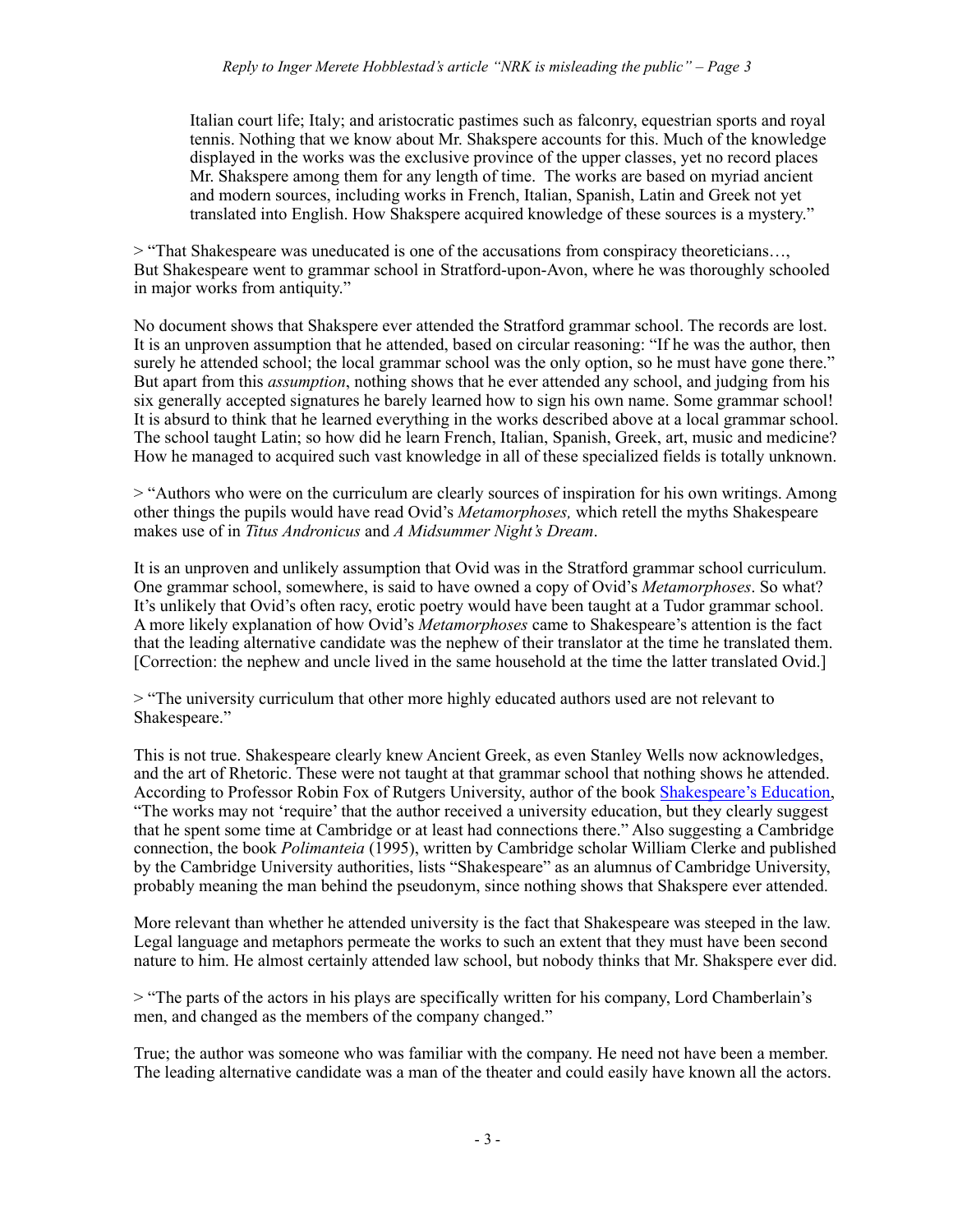> "There are many different renderings of the most famous plays which have survived … This may mean that the company's dramatist – Shakespeare – revised them in accordance with how the audience responded or not."

It could also mean a dramatist *other than* Shakspere revised them depending on the audience response. Every successful playwright who has ever lived gauges his audience's response; few have been actors.

> "The company's working routines and ways of thinking are frequently used as metaphors in Shakespeare's plays."

Again, the author was clearly a man of the theatre, but he need not have been an actor in the company. Many great playwrights, then and now, are not actors, but are able to write convincingly about theatre.

> "Many conspiracy theorists argue that neither books nor manuscripts are mentioned in Shakespeare's will. But these are items which would not have appeared in the will itself but in an inventory list which was attached."

This excuse won't work. Then as now, testators made specific bequests of highly-valued possessions. The absence of books suggests that at a minimum they were not important to this man. This is odd in light of the number and rarity of the books used as sources in the plays. Many were expensive, leather or velvet-bound books. It is unlikely that these would have been relegated to an inventory – something often prepared by neighbors. They would have been listed with livestock, crops, and household items. Why did Shakspere leave no book (or anything at all) to a fellow writer or to his alleged noble patron? Even if such books *were* in an inventory, what happened to them? How did they all totally disappear?

The lack of books is a red herring when used to distract attention from other deficiencies with the will. Stratfordians should stop pretending it is the only anomaly and everything else is as one would expect. Nothing could be further from the truth. It also mentions no book cases, shelves, or chests for holding or storing books, nor any desk or writing materials. It lists no musical instruments, despite the author's clear love of music, and it mentions no art, tapestries, maps, or other intellectual property of any kind! He leaves nothing theatrical, and nothing for the education of his heirs or to the local grammar school where he supposedly received the education that set him on his path. Nothing suggests a philanthropic spirit – no bequests to schools, colleges, almshouses, hospitals, churches, or public projects (merely a tersely-worded ten pounds to the poor of Stratford in fulfillment of an obligation for charitable deeds), despite the fact that he died wealthy. *Nothing* about the will suggests the author William Shakespeare. Even the preamble is stock language. Many people wrote their own preambles; why not Shakespeare? The will is the only document we know for sure is the product of his mind. It is damning to his claim. No wonder when the Birthplace Trust published *Shakespeare Beyond Doubt* they never mentioned it, despite having previously claimed that it is one of the most important pieces of evidence in his favor!

> "When someone says that it has not been "proved" that Shakespeare wrote his own plays, it is hard to see what they would consider proof. A letter where Shakespeare writes to his wife and says, Hey, Anne, I am sitting here working on *Romeo and Juliet*!? That is impossible to say.

What would constitute proof would be the same kinds of evidence that one finds for every other writer of the period. Diana Price shows in her book, [Shakespeare's Unorthodox Biography,](http://shakespeare-authorship.com/) that the evidence one finds for twenty-four other writers of the period is missing for Mr. Shakspere, even though he was supposedly the most prolific of all and has been subjected to the greatest battery of organized research.

> "But to scholars it is important to understand that one knows a lot about this, and that what is known points unambigiously in the direction of the same man."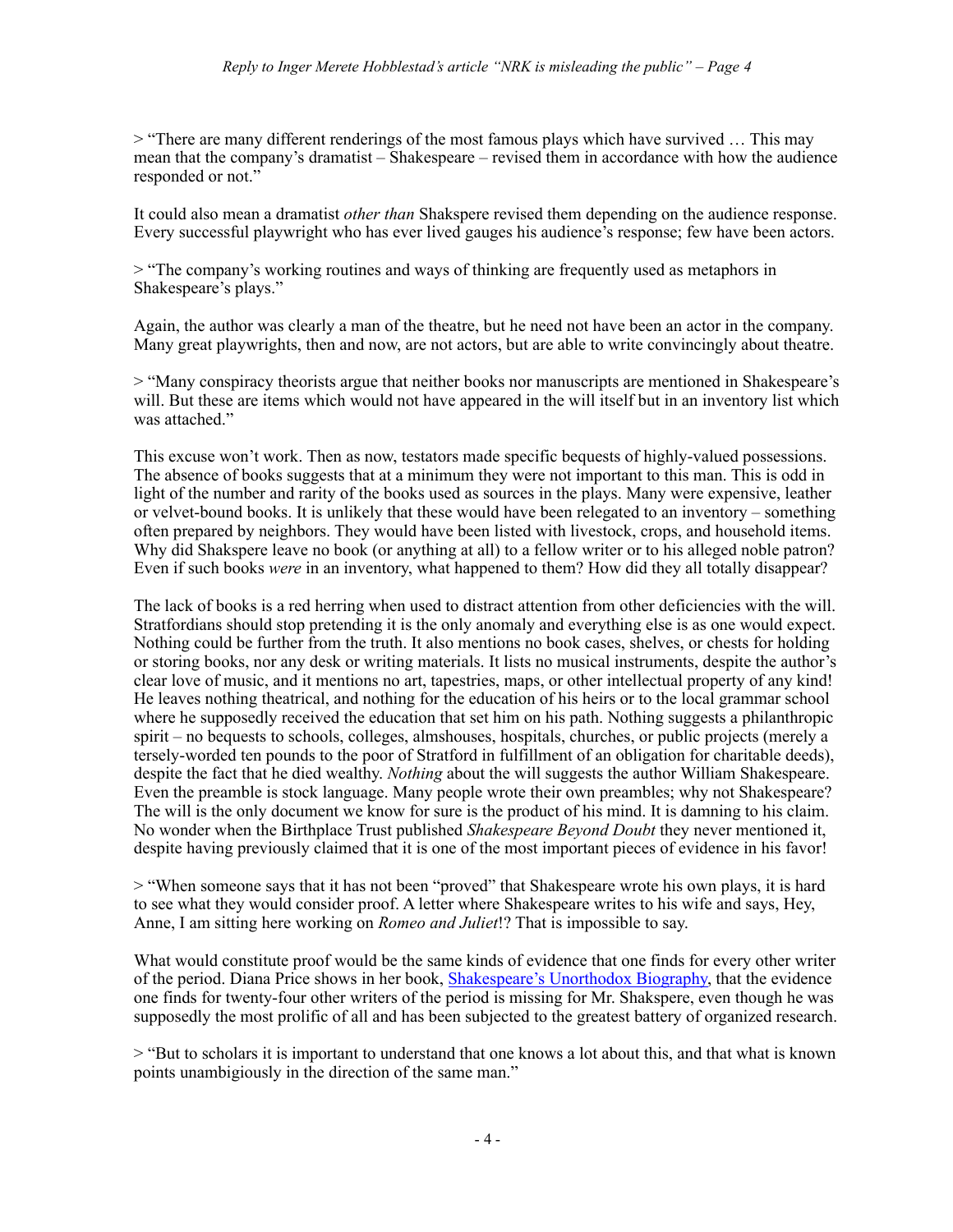This is not so. It is true that we have more documents for Mr. Shakspere than for others of the period. Seventy-some documents clearly relate to him, but all are non-literary. The problem is not how much, but *what* we know. What we know about Mr. Shakspere contradicts the idea that he was a writer at all.

 > "Scholars naturally deplore that he left no letters. But for anyone working with ancient history there will always be large gaps ... But one must be careful not to fill those gaps with wishful thinking."

Yes, it would help if we had one letter in the hand of this great and prolific writer, especially since he divided his time between London and Stratford – a situation conducive to correspondence – and he is said to have collaborated with other writers. Why is there no extant letter to or from any collaborator? We have letters in the hands of most other writers of the period. Why not for the greatest of them all? Why did no collaborator write a eulogy for him when he died, or for the First Folio seven years later?

As a scholar who wrote her thesis on Homer, you know that this is not "ancient history," but the early modern period in the well-documented reigns of Queen Elizabeth and King James, not ancient Greece. What one would expect to find for Shakespeare one does not find. His record is *all gap and no career!*  It is you Stratfordians who typically fill gaps in your Shakespeare biographies with "wishful thinking." Twain wrote that Shakespeare is "a brontosaur: nine bones and six hundred barrels of plaster of Paris!"

> "They are written by a person of William Shakespeare's background and biography…."

If the works reflect Shakspere's background and biography, why does James Shapiro, the Stratfordian author you recommend, argue in *Contested Will* that the works *must not be read as autobiographical!*? Shapiro excoriates Edmond Malone, an attorney who was the greatest Shakespeare scholar of his time, for looking for clues to the mystery of the author's life in the works. Shapiro writes of Malone that he:

"helped institutionalize a methodology that would prove crucial to those who would… deny Shakespeare's authorship … (after all … how would anybody but a court insider know enough to encode all of this?) (39) …. [and] in doing so, Malone carelessly left open a fire door (40)."

Note that (1) Malone did consider it a "mystery," as did other scholars – something you now deny, and (2) Shapiro slips up and reveals who he is worried about – "how would anybody but a court insider…" Here Shapiro commits an act of candor, tacitly admitting that if one looks to the works for clues to the author's life they suggest someone unlike Shakspere. That is not allowed, so the entire line of inquiry must be delegitimized. It threatens orthodoxy, so a wall must be erected and that "fire door" kept shut. Shapiro clearly thinks the works do not point to Shakspere, so he insists they are not autobiographical.

Now you come along, Ms. Hobbelstad, and blow the wall to bits by saying they *are* autobiographical! We could arrange a debate between you and Shapiro, except nobody ever really believed him anyway. Of course the works are autobiographical. Sadly for you, your guy isn't a good fit and someone else is. Since you don't seem to know, a leading alternative author spent much of his childhood in rural areas, and there are hundreds of parallels in the works to his life, not the mere handful you find for your guy. Now that you have re-opened the fire door, supporters of the alternative will drive their truck through, despite likely efforts to impose a Stratfordian double standard and say only you are allowed to do that.

In sum, you accuse NRK of spreading "disinformation" (and I have no position on whether this is so), but your so-called "facts that connect William Shakespeare's life and work" are nothing more than the same Stratfordian disinformation put out by the Shakespeare Birthplace Trust in Stratford-upon-Avon. Has it never occurred to you that the Trust has a clear conflict of interest from its reliance on tourism? Whatever else you may think of Petter Amundsen's work, I cannot see that he has any similar conflict. You are clearly self-interested when it comes to this issue, and most of what *you* say is disinformation.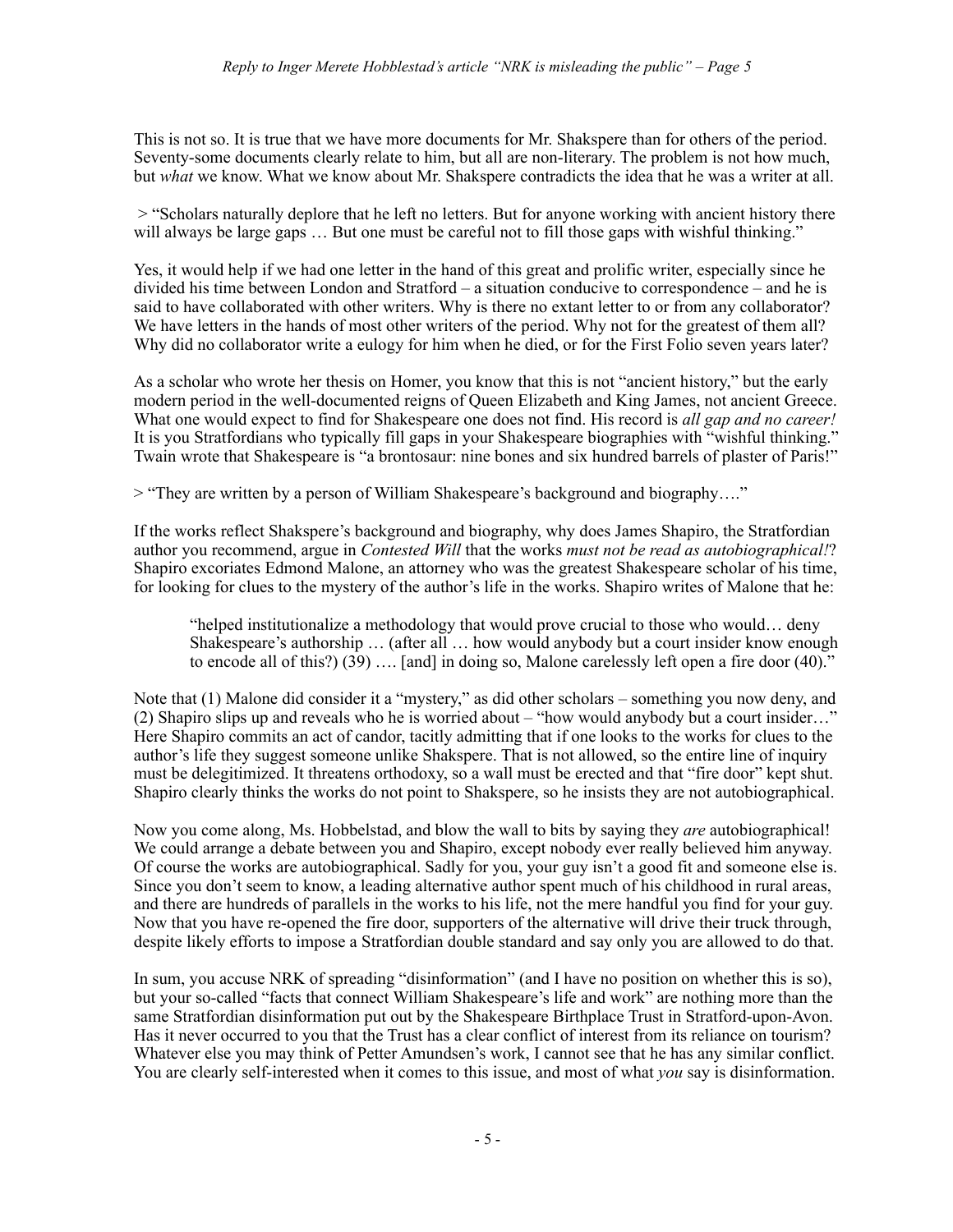## Conspiracy theories

I notice that you seem to take offense at being called a "Stratfordian," which you define as "someone who believes that Shakespeare was Shakespeare." No, that is a tautology. The authorship question is who wrote the works of Shakespeare, a man baptized and buried in Stratford as William "Shakspere," or some other person who used the name as a pseudonym, in which case *that* man was "Shakespeare." The term "Stratfordian" accurately refers to those who believe *the man from Stratford* was the author. There is no offense intended, and authorship doubters seldom use that term as an epithet to denigrate.

I wish I could say the same about how you refer to authorship doubters, i.e., as "conspiracy theorists." That is a term of denigration if ever there was one, and you use it, or its close variants, nineteen times. The clear implication is that the views of authorship doubters are not based on any objective evidence, but that we are all "defective" in some way, either in our intellect or our character, and that as a result we all have some sort of psychological predisposition to see conspiracies when there are, in fact, none.

Let us call this strategy, which has been used by Stratfordians for generations, what it is: smear tactics. You can't prove your case based on the evidence, so you argue *ad hominem*, meaning against the man. Lawyers say that if the facts are on your side, you argue the facts; if the law is on your side, you argue the law; and if neither is on your side you attack your opponent. Judging from the extent to which you and other Stratfordians attack your opponents, you must not believe you have much else going for you.

Having worked in the mental health field, and being aware of the stigma attaching to mental illness, I am sensitive to and take particular offense at such tactics. I find it unethical and morally reprehensible. In 2010, I challenged the longstanding claim on the website of the Shakespeare Birthplace Trust, in an article titled "The Authorship Question" by then-chairman Stanley Wells, CBE, which read as follows:

"The phenomenon of disbelief in Shakespeare's authorship is a psychological aberration of considerable interest. Endorsement of it in favour of aristocratic candidates may be ascribed to snobbery - reluctance to believe that works of genius could emanate from a man of relatively humble origin... Other causes include ignorance; poor sense of logic; refusal, wilful or otherwise, to accept evidence; folly; the desire for publicity; and even certifiable madness…"

I [challenged](https://doubtaboutwill.org/letters_to_sbt_and_rsc) Wells to either back up these claims with data worthy of the high scholarly standards he claims to represent, or remove them forthwith. He never replied, but the article was removed in 2011. The same article and claim later reappeared on the website of the Royal Shakespeare Company (RSC), also headquartered in Stratford. So I wrote to the president of the RSC, HRH Charles, Prince of Wales. After a delay and then some further intervention by one of our prominent patrons, it came down again. I therefore believe it has now been established that there is no valid basis for these Stratfordian claims. One might also ask why, if they knowingly made false claims about us, their word can be trusted at all.

Regarding your "conspiracy theory" allegation, the implication is that all conspiracy theories are false, and so any alternative to the traditional attribution to Shakespeare must be false because it necessarily implies some sort of conspiracy to conceal Shakespeare's true identity, and such things never happen. Or do they? Authors use pseudonyms all the time. If an author, his publisher, a printer, his family and a few friends are the only ones who know that the author is using a pseudonym, is that a "conspiracy"? If so, there must be more "conspiracies" afoot than you think, because lots of writers use pseudonyms.

Does any Stratfordian you know have any more expertise in assessing alleged conspiracy theories than those who usurped the authority to diagnose mental and character disorders had expertise in that field? The reason why I ask is that we skeptics do have someone with a claim to such expertise in our corner. James Broderick, Ph.D., Associate Professor of English and Journalism, New Jersey City University;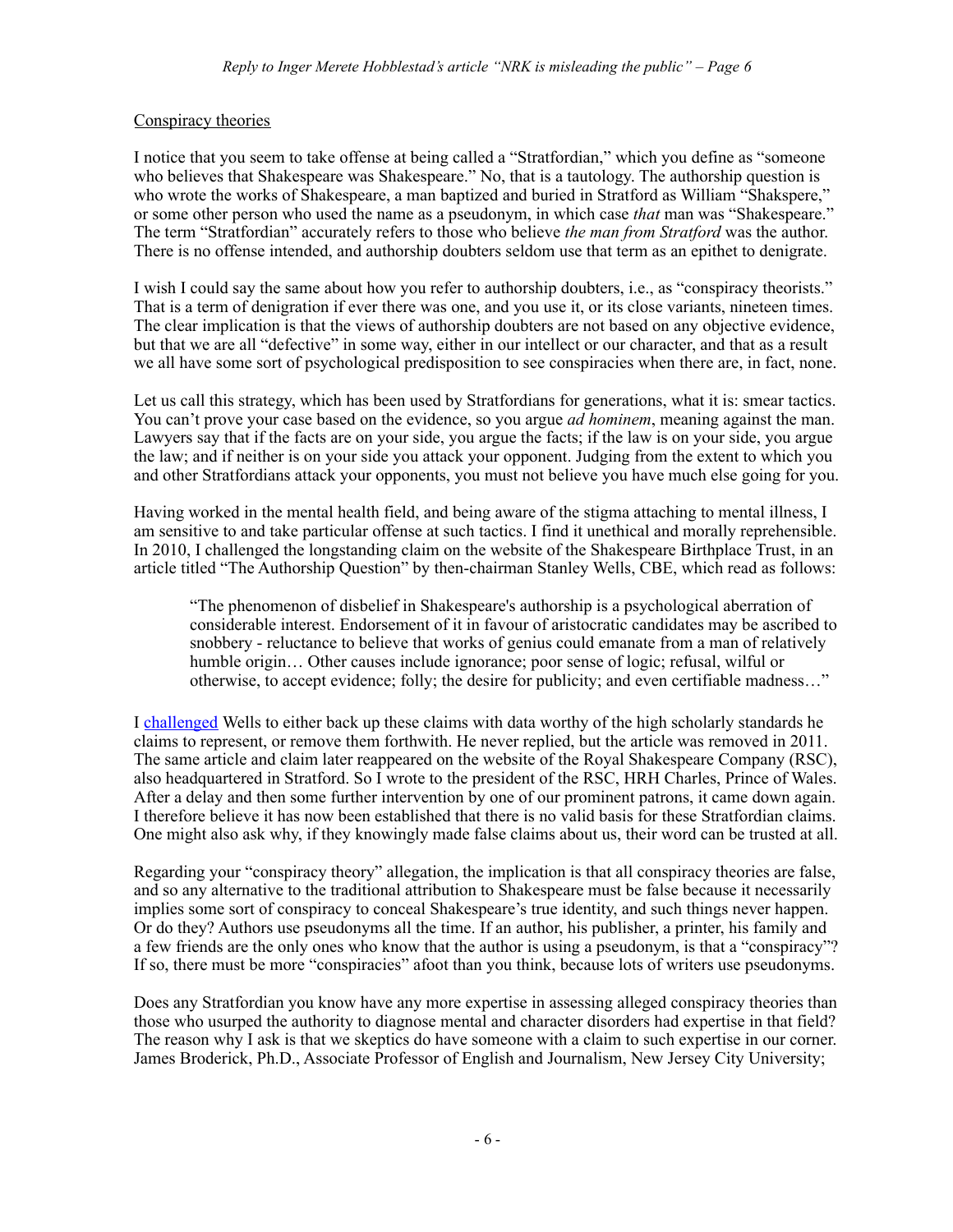co-authored the book *Web of Conspiracy: A Guide to Conspiracy Theory Sites on the Internet* (2008). Broderick and Darren W. Miller spent years researching, then writing a book on, popular conspiracy theories. In our rebuttal to the Birthplace Trust's "60 Minutes with Shakespeare," Broderick writes:

"What I discovered is that most [conspiracy theories] do not hold up under scrutiny. The more one digs, the shakier and less credible they become. The Authorship Question was different. The more I dug, the more credible it seemed, until I became fully convinced of its validity. What I had set out expecting to debunk turned out to be the most compelling, fact-based 'conspiracy' I had ever researched."

It has been said that the one great theme running through all of Shakespeare's plays is the difference between appearance and reality and the difficulty of determining which is which. The plays are filled with masques, disguises, deceptions, mistaken identities, misread motives, conspiracies and betrayals. Most orthodox scholars would probably agree with this, except when it comes to the authorship issue. Then, suddenly, everything is exactly as it appears and anyone who disagrees is a conspiracy theorist. Shakespeare was a conspiracy theorist. Each play has at least one, and some have many conspiracies. If you think we are conspiracy theorists, Ms. Hobbelstad, well, you should be in such good company.

## Wells and Shapiro

In your article you recommend the books of Professors Stanley Wells and James Shapiro. I assume that you did this with the best of intentions, so I will try to persuade you that they are both charlatans so you do not inadvertently mislead more unsuspecting Norwegians into falling for their propaganda.

Shapiro recently published a book, *[The Year of Lear: Shakespeare in 1606](http://www.amazon.com/Year-Lear-Shakespeare-1606/dp/1416541640/ref=sr_1_1?ie=UTF8&qid=1462833783&sr=8-1&keywords=the+year+of+lear)* (Simon & Schuster, 2015). Doubters who read it saw that it was riddled with errors (as was *Contested Will*) and organized a group to rebut him. The resulting e-book, *[Contested Year: Errors, Omissions and Unsupported Statements in](https://www.amazon.com/Contested-Year-Unsupported-Statements-Shakespeare-ebook/dp/B01BGAMI9S?ie=UTF8&keywords=the%2520year%2520of%2520lear&qid=1462833783&ref_=sr_1_2&sr=8-2)  James Shapiro's "The Year of Lear: Shakespeare in 1606"*, came out four months later, last February. You should read both books. *Contested Year* is meant to be read as a companion to *The Year of Lear*. It's an eye-opener. You should also read the appendix that shows the same pattern in *Contested Will*.

Re: Stanley Wells, I assume your claim that the case for the Stratford man is "beyond doubt" is based on *[Shakespeare Beyond Doubt: Evidence, Argument, Controversy](http://www.cambridge.org/us/knowledge/isbn/item7099141/?site_locale=en_US)* (Edmondson & Wells, eds., 2013)? In Chapter 7, "Allusions to Shakespeare to 1642," Stanley Wells claims that he aimed to included "all" allusions to Shakespeare between the first appearance of the name in 1593, and up until the year 1642. In fact, he omitted two key references to Shakespeare, both of which call the authorship into question.

First, in 1624, the second edition of Thomas Vicars' manual of rhetoric gave a list of excellent English poets: Chaucer, Edmund Spenser, Michael Drayton, George Wither. He omitted William Shakespeare! Surely he knew of Shakespeare in 1624 after the First Folio. In a third edition (1628), Vicars corrected the omission with an insertion after the list: "To these I believe should be added that famous poet who takes his name from 'shaking' and 'spear'…" This reference implies the name is a made-up pen name. Vicars probably knew that the First Folio's attribution was incorrect and didn't want to go along with, and reinforce, a misattribution. So he omitted Shakespeare from the second edition the following year. By 1628, he figured out how to include him while hinting it was a pen name without openly saying so. (Schurink, Fred "An unnoticed early reference to Shakespeare" *Notes & Queries*, March 2006, 72-74) (Donald F. Nelson, "Schurink's Discovery of a Century," *[SO Newsletter V. 44, I](http://shakespeareoxfordfellowship.org/wp-content/uploads/2014/03/SOSNL_2008_2.pdf)*, Spring 2008, 10-11)

Second, in 1635 Cuthbert Burbage, brother of the actor Richard Burbage, petitioned Philip Herbert, Earl of Pembroke and Montgomery, in a legal case. The Burbages were the founder-investors in the Globe Theatre, and Shakspere had been a shareholder. Cuthbert Burbage had to have known the role Shakspere played in the company. In his petition, Burbage names the investors in the Globe Theatre.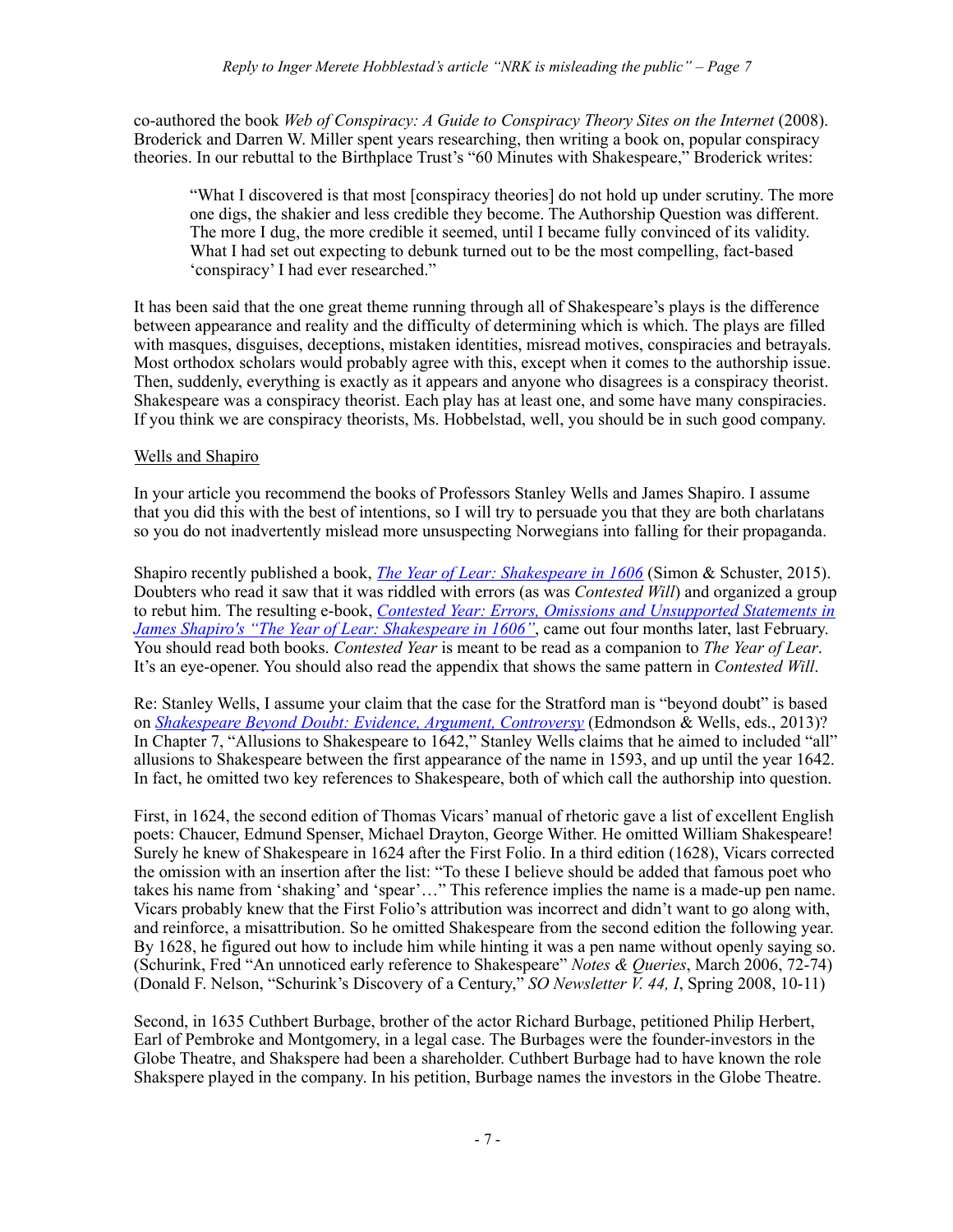He mentions "Shakspere," and "Shakspeare," as one of several "deserving men" and among several "men players." From these terms, it does not sound like Burbage thought of this "Shakspere" as the famous playwright William Shakespeare, but rather as just another member of the acting company.

By 1635, after the publication of the first two folios, the name Shakespeare was well known, and it would always have been spelled that way in print. Further, the man to whom Cuthbert was writing – Philip Herbert – was a dedicatee, with his brother William, of the two published folios! If Cuthbert Burbage knew that the "deserving man" and "man player" was also their playwright, he would have (1) spelled his name "Shakespeare," and (2) mentioned that this Shakespeare was the poet-dramatist immortalized in the folios. This would have greatly strengthened his petition. The fact that he did not do so suggests that he knew his fellow actor-shareholder was not the playwright William Shakespeare.

In his Chapter 7, after saying that he meant to include "all" references to Shakespeare up until 1642, Wells omitted Vicars' allusion to "That famous poet who takes his name from 'shaking' and 'spear'" and failed to mention Cuthbert Burbage's petition which implies that Shakspere was not a dramatist. Here we have strong evidence that Shakspere was not the author, and a leading Stratfordian hides it! There is only one possible explanation for these omissions: Wells knew they destroyed his argument. Both of these omissions are egregious examples of what appears to be a "cover up" by Stanley Wells. I told Wells and Cambridge University Press of these errors. They didn't deny it, but didn't correct it. If they feel they can get away with just omitting this key evidence, what else are they hiding from us?

These are not the only important misrepresentations in *Shakespeare Beyond Doubt*. David Kathman's claim that the works are "peppered" with Warwickshire dialect words is entirely false and misleading. The book falsifies the spelling of Mr. Shakspere's name throughout, even going so far as to claim the name is spelled "Shakespeare" twice in the Stratford parish records, and putting it in quotation marks, when it's clearly "Shakspere" in both records. And you Stratfordians accuse *us* of violating standards! Wells and the Trust knew what they were doing: duping the public and even their fellow Stratfordians.

## Shakespeare Beyond Doubt?

A month after *[Shakespeare Beyond Doubt](http://www.cambridge.org/us/knowledge/isbn/item7099141/?site_locale=en_US)* (Edmondson & Wells) was published, the similarly-titled *[Shakespeare Beyond Doubt? – Exposing an Industry in Denial](http://www.amazon.com/Shakespeare-Beyond-Exposing-Industry-Denial/dp/1625500335/ref=sr_1_1?s=books&ie=UTF8&qid=1462852503&sr=1-1&keywords=shakespeare+beyond+doubt)* (Shahan and Waugh, eds.) appeared. Due to their similar titles, the two books come up [together](http://www.amazon.com/s/ref=nb_sb_noss_1/190-7730806-4326226?url=search-alias%253Dstripbooks&field-keywords=shakespeare+beyond+doubt) at Amazon, making them easy to compare. For what it is worth, our book has better reviews and ratings – 4.0 stars for *SBD?* versus 2.6 for *SBD*. More importantly, HRH Prince Philip, Duke of Edinburgh, when asked by Stanley Wells if he was a heretic, replied "all the more so after reading your book!" The Duke is highly perceptive in our view. Here again, we urge everyone to read both books, knowing that ours comes off better in comparison.

In the General Introduction *to SBD?*, I challenged the Birthplace Trust to prove, in a mock trial before an unbiased panel of judges, its own claim that it is beyond doubt that Mr. Shakspere wrote the works, with the burden of proof on them to prove their claim to the standard of "beyond a reasonable doubt." The Trust declined, and we recruited forty doubters to pledge to donate at total of £40,000 to the Trust if they participated in such a mock trial and succeeded in proving their claim beyond reasonable doubt. Still they refused, so we put the challenge and offer in a full-page ad in the *Times Literary Supplement*. Again they declined. The offer still stands, and the challenge and list of forty pledges can be read [here.](https://doubtaboutwill.org/challenge_letter) I will send you a copy of *Shakespeare Beyond Doubt?*, Ms. Hobbelstad, with a hard copy of this letter.

The Trust's excuse that there have already been debates, and debates can turn on debating skill, is not credible. We challenged them to a trial, not a debate. Trials focus on evidence, with a presiding judge ruling on relevance and admissibility. Any judge would enforce order and decorum appropriate to the occasion. Each side could present and challenge evidence or cross examine the other side's witnesses. There is no reason why English professors, of all people, should be at any disadvantage in such a trail.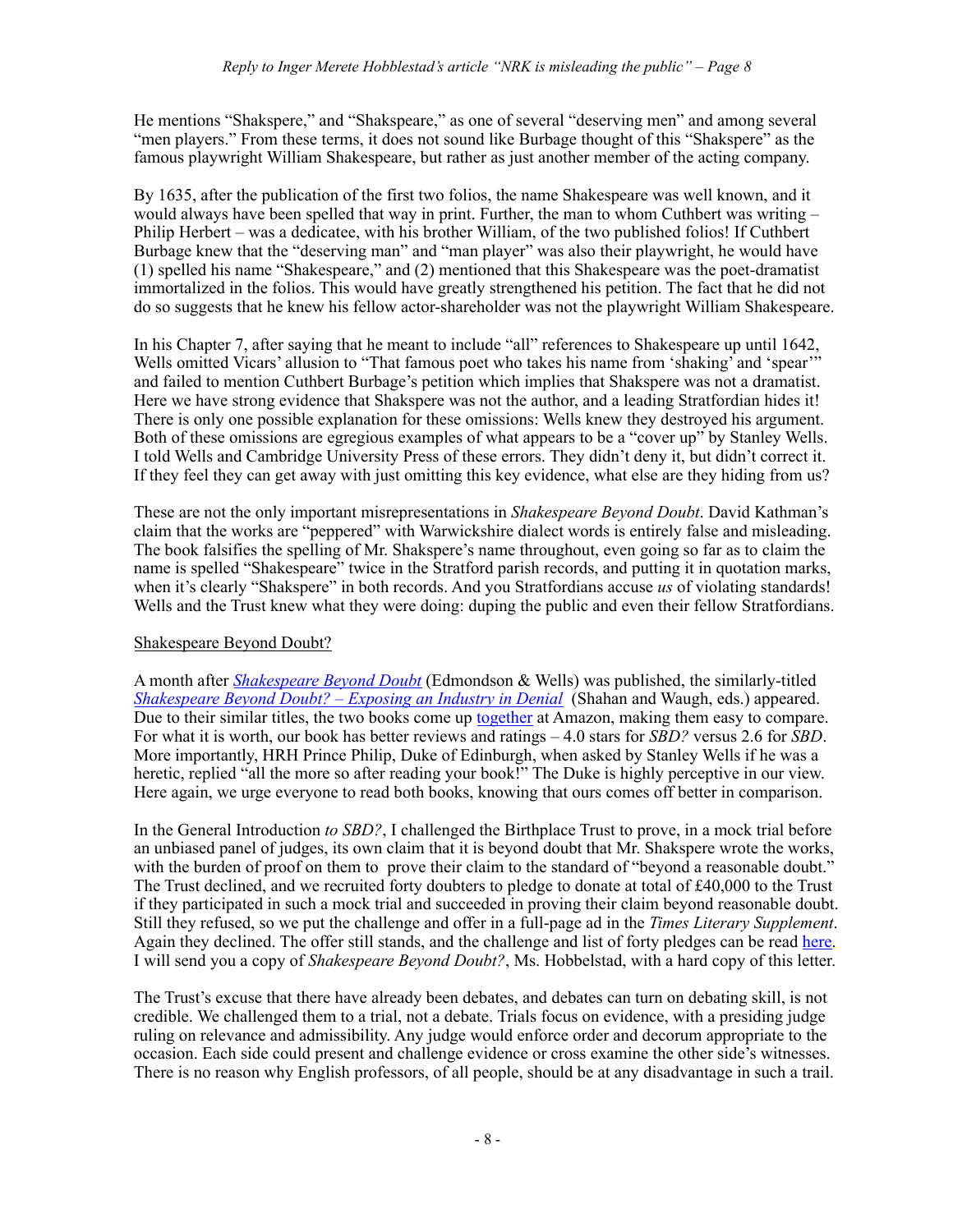Does anyone really believe that the Birthplace Trust, if they thought the authorship was beyond doubt, would decline an offer to expose us doubters as the ignorant fools they claim us to be, pocket £40,000 for doing it, and put the authorship question behind them, once and for all, if they thought they could? At least we have shown that we have the courage of our convictions, but our opponents clearly do not.

Since the Trust declined, author-scholar Alexander Waugh, Honorary President of the SAC, wrote the e-book *[Shakespeare in Court](http://www.amazon.com/Shakespeare-Court-Kindle-Single-Alexander-ebook/dp/B00O4V4V9W/ref=sr_1_1?s=books&ie=UTF8&qid=1455145066&sr=1-1&keywords=shakespeare+in+court)* as an illustration of the real reasons why the Trust refuses to participate. The trial is a hilarious exposé of the sort of nonsense put out by the Trust and its trolls on the Internet. But if the trial scene in Part II is humorous and revealing, the evidence presented in Part I is damning. Based on records in the Trust's own archives, Waugh found that five Trust properties – Shakespeare's "Birthplace," "Anne Hathaway's Cottage," "Mary Arden's Farm," "Hall's Croft," "Tom Nash's house" – are not what the Trust claims them to be in its advertisements for them on its website and elsewhere. Note that there appears to be a pattern here of falsification in their books, and also in their advertising.

## Authorship declarations

As bad as your list of "facts that connect William Shakespeare's life and work" is, Ms. Hobblestad, I must admit that it is one of the better short statements on the subject that I have seen by a Stratfordian. That is not saying much, because I haven't seen many. Does it not strike you as a little odd that at this late date you found it necessary to come up with your own list rather than referring to an existing one? We just celebrated a 400<sup>th</sup> anniversary, after all. Why do you people still not have your story straight? Where is Stratfordians' definitive short statement of the reasons why the authorship is beyond doubt?

It is now nine years since we issued the [Declaration of Reasonable Doubt.](https://doubtaboutwill.org/declaration) It took four years to write, with input from some three dozen scholars. In *Contested Will*, James Shapiro had this to say about it:

"It is skillfully drafted… the collaborative effort of some of the best minds committed to casting doubt on Shakespeare's authorship. Its title is inspired, combining the uplift of a historical declaration with that long-established sense of fairness that guided juries to just verdicts, 'reasonable doubt.' A whiff of the courtroom is apparent throughout, as 'the *prima facie* case for Mr. Shakspere' is shown to be 'problematic' and the connections between the life of the alleged author and the works 'dubious.' The testimony of [twenty] expert witnesses – Mark Twain, Henry James, Freud, Justice Blackmun – is introduced into the record. And by not specifying a candidate it brings together under one roof proponents of all of them" (218).

What Shapiro did not do is write a point-by-point rebuttal, explaining where the Declaration is wrong. Nor did Edmondson and Wells write one for *Shakespeare Beyond Doubt*, despite the fact that both its title and its inclusion of a chapter on the Declaration make it clear that it was one of their main targets. We have repeatedly asked the Birthplace Trust to (1) write a rebuttal and explain where we are wrong, and (2) write a definitive counter-declaration of the reasons why they say there is "no room for doubt." At some point, like after, say, nine years, one begins to think they haven't done it because they cannot.

Now surely all of these English professors should be able to handle such a simple writing assignment. They demand it of their students all the time. The real problem, of course, is that if they did write one it would (1) make it easy to compare the two cases, (2) make it interesting and accessible to the public, (3) make it easy for anyone and everyone to take sides by signing one or the other online for all to see, (4) subject their false claims to scrutiny, and, most dreadful of all, (5) reveal that they cannot compete.

They do not have a list of twenty famous past doubters who looked into it and went for Mr. Shakspere. They haven't got any solid evidence from his lifetime that anyone ever thought he was the playwright. And while lots of English professors might sign their declaration, they couldn't count on many others.